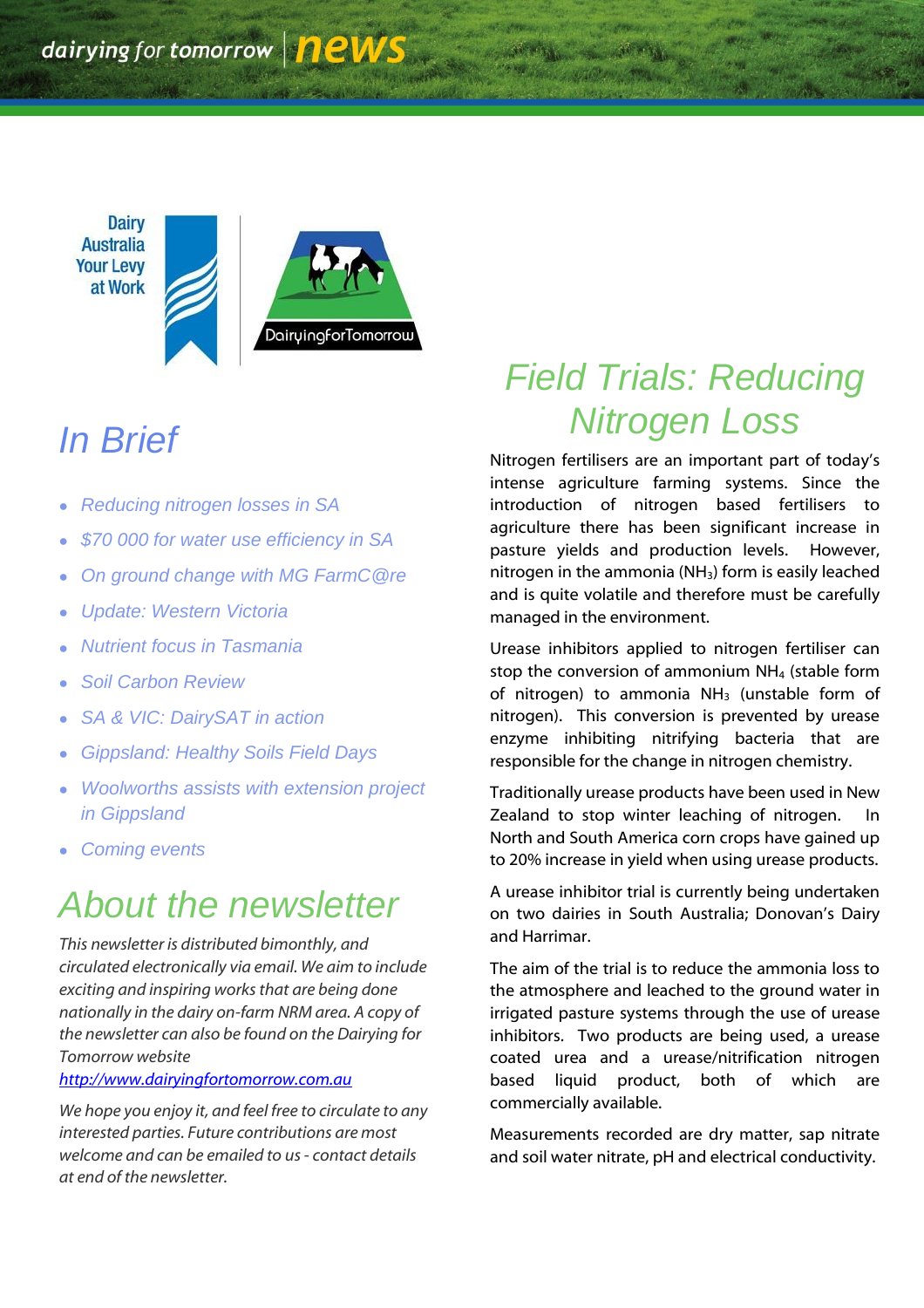Rick Jordan manager of the project hopes to see production improvement with the urease treatments which will benefit the farmer"s bottom line while looking after the environment.



Above: Rick Jordan monitoring the urease trials in South Australia

*This project is funded by the Department of Agriculture Fisheries and Forestry: FarmReady Industry Grants and supported by DairySA.*

For further information please contact Janice Perry, Dairying for Tomorrow project officer 0400 278 498 or *Janice@advantageag.net.au* 

### *SA dairies secure funding for water use efficiency*

Dairy farmers in South Australia's south east will benefit from over \$70 000 in funding from Governments Farm Ready Industry grants program.

South East Dairy farms face reduced water availability from climate change and revision of water allocations. This project will assist farmers to develop a better understanding of irrigated farm production and greenhouse gas emissions by

utilising available water use efficiency and emissions calculators to test different scenarios on farm. By testing the scenarios, farmers will be able to confidently adapt their businesses to meet the challenges of profitability and climate variability.

The project has 2 components:

- the use of the "DGAS" dairy greenhouse gas emissions calculator to demonstrate the impacts of different farm management systems on the level of greenhouse gas emissions from farms, and
- the use of the water use budgeting tool to assess potential water use across various forage and crop options as well as to prompt irrigation scheduling and water use efficiencies on farm.

The project, supported by DairySA will run over 12 months with farmers having access to the tools through discussion group meetings, workshops and project updates from Dairy SA.

For more information please contact Monique White, Dairying for Tomorrow Coordinator for SA on 0400 972 206 or email [monique2@internode.on.net.](mailto:monique2@internode.on.net)

## *MGFarmC@re leads to on farm change*

When Tom & Nicole Pouw of Hallston, Gippsland became participants of Murray Goulburn"s FarmC@re- Environment Program, they felt that this was an opportunity to demonstrate their environmental credentials and take-on some new challenges.

"We wanted to get in early because I have a feeling that things will go like Europe in Australia and this all prepares us," says Tom.

Milking 160 to 180 cows on a steep milking area of 125 ha is not without its management challenges. Providing shelter across the 175ha property became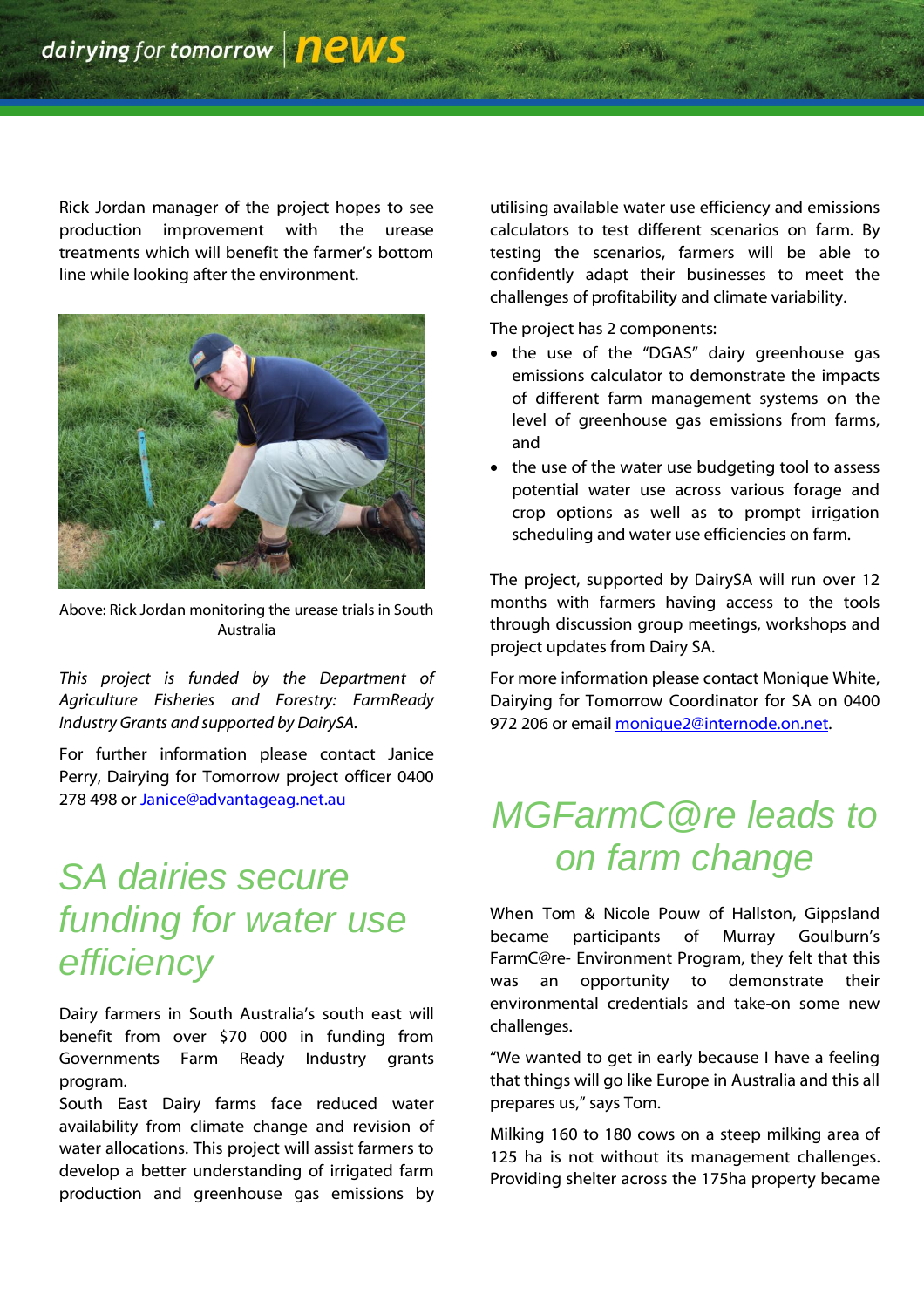a priority for Tom when he took over the family farm thirteen years ago.

"Some of our hills are exposed to both intense direct sun in summer and blustery winds in the winter," provides Tom.

Together with their young family of three boys, Tom and Nicole have planted thousands of trees and fenced kilometres of shelter belts, steep gullies and creek stream banks. They have found that where trees have provided shelter from the extreme elements, pastures are growing much more vigorously at certain times of the year and persistence has greatly improved.

In 2004 they set about fencing and revegetating approximately 2km of creek over a three year period.

"We used to lose six to eight of our animals each year in the creek," says Nicole. "Fencing it out has stopped that and it has also gained us increased pasture in areas that used to be boggy most of the year round, and we used the fence lines to further divide paddocks."



*Above: Tom & Nicole Pouw together with youngest son Leigh (5) believe the MG FarmC@re-Environment Program has helped them focus on some new challenges for their farm.*

The Pouw"s have mapped out their farm on eFarmer as part of the FarmC@re Program, discovering the true extent of their achievements. They have fenced 8.5 ha of remnant vegetation and can claim similar revegetation areas.

"eFarmer has provided us with a way of measuring all our paddocks and has encouraged me to design a paddock numbering system at last!," laughs Tom.

Drier and more unpredictable seasons have prompted the couple to introduce changes to the way they handle water and effluent in the dairy. Recently a water audit was undertaken in the dairy where they discovered by capturing rainwater and reusing their plate cooler water they have a few megalitres of water as breathing space under their current licence arrangement.

And, with nearly ten years of effluent built up in their ponds, last month they turned on a new effluent application system. Now 14% of the milking area can be irrigated with a moveable sprinkler and this resource will be factored into their nutrient budget, developed through the FarmC@re Program. The effluent area will be added to the current soil testing program to closely monitor the build-up of nutrients

Tom also has plans in place to lift the overall pH across the property. With adequate PKS levels, but emerging issues on some paddocks with Aluminium and Magnesium levels, Tom plans to concentrate on a liming program over the next three to four years.

"The farm has never had any lime applied in it"s history so I think it is about time I give it a go and closely monitor the effects."

"FarmC@re has certainly opened our eyes to the responsibilities we have, and my feeling is that it's going to get even greater," says Nicole, "but it has been a good starting point for us and has certainly made me realise that we are on the right track with much of our thinking."

*FarmC@re- Environment services are provided by Marguerite White (Gippsland & North Vic) on 0447 500 415 and Sam Dalziel (South West & South Australia) on 0421 577 921. MG's FarmC@re- Environment Program is supported by funding from the Australian Government Department of Agriculture Fisheries and Forestry under its Australia's Farming Future Initiative.*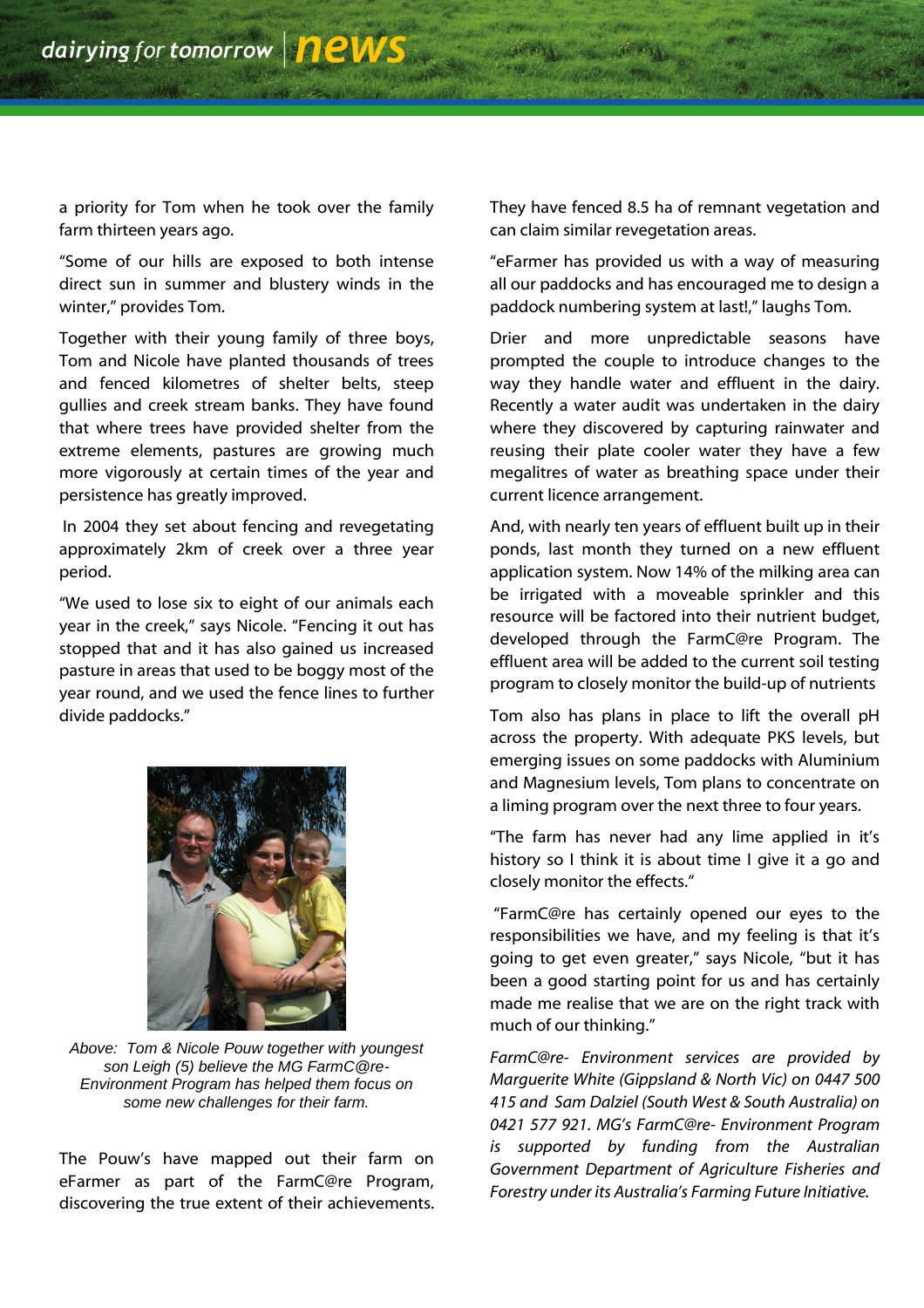## *Out & About in Western Victoria*



*Above: Tim Bligh (Basalt to Bay Landcare Network Chairman) Louise Sheba (DfT Coordinator Western Victoria) and Cathy Phelps (Dairy Australia NRM Program Manager).*

The Dairying for Tomorrow program has been promoted in western Victoria through meetings with key NRM stakeholders in the region.

In December Cathy Phelps and Louise Sheba met with Basalt to Bay Landcare Network Chairman, Tim Bligh to discuss his groups" projects and NRM issues. It was also an opportunity for Tim to become aware of the NRM actions Dairy Australia is undertaking and the role that Louise will have in the region as Dairying for Tomorrow Coordinator.

Cathy and Louise also met with the Heytesbury District Landcare Network Chairman Richard Gloyne and Landcare Coordinator Ben Roberts. These meetings are very valuable as the networks have contact with dairy farmers and have an ear to the ground regarding dairy farmer NRM issues and concerns. The networks have identified what NRM tools work best for their farmers and which ones need further development to reach a target audience.

In addition, Cathy and Louise met with key managers and officers from Corangamite CMA and Glenelg Hopkins CMA. This was beneficial in the development of project ideas and ascertaining what type of incentive grants are available to farmers. Since these meetings Louise has been working with Rod Eldridge of Dept. of Primary Industries to put together an NRM matrix of the incentive grants currently available to dairy farmers.

February 11th and 12th saw the finalisation of Down the Track – Dairy 2020 (the Western Victorian and South East South Australian Dairy Industry Strategic Plan). The strategic plan will identify NRM actions for inclusion into the regional NRM Action Plan. It is aimed at achieving a high level of input from dairy farmers and dairy industry participants and provides direction on how the industry can increase milk production by 50% by 2020.

# *Nutrients a focus in Tasmania*

What are the appropriate nutrient levels on modern day dairy farms? How much do nutrients vary across the farm? What can be done to better manage soil nutrients?

DairyTas has secured funding from the Cradle Coast NRM for an extension project on Dairy Nutrient management. Part of this project involves doing full farm soil testing and nutrient mapping on 6 farms in the Northwest Tasmania region, with one of these farms being on King Island. Farmers chosen for these exercises are Paul & Rachael Hamilton (Elliott farm), Paul Lambert (Sth Riana farm), Rod Butler of East Ridgley, Brett & Vanessa Ford of Paradise, Gary & Helen Strickland of King Island and Darren Charles of Mawbanna. Dairy farmers were selected to cover the Cradle Coast region.

Another part of this exercise is to review the performance of 3 farms that had previously been evaluated. This will identify how any change of management has impacted on grass growing and nutrient distribution.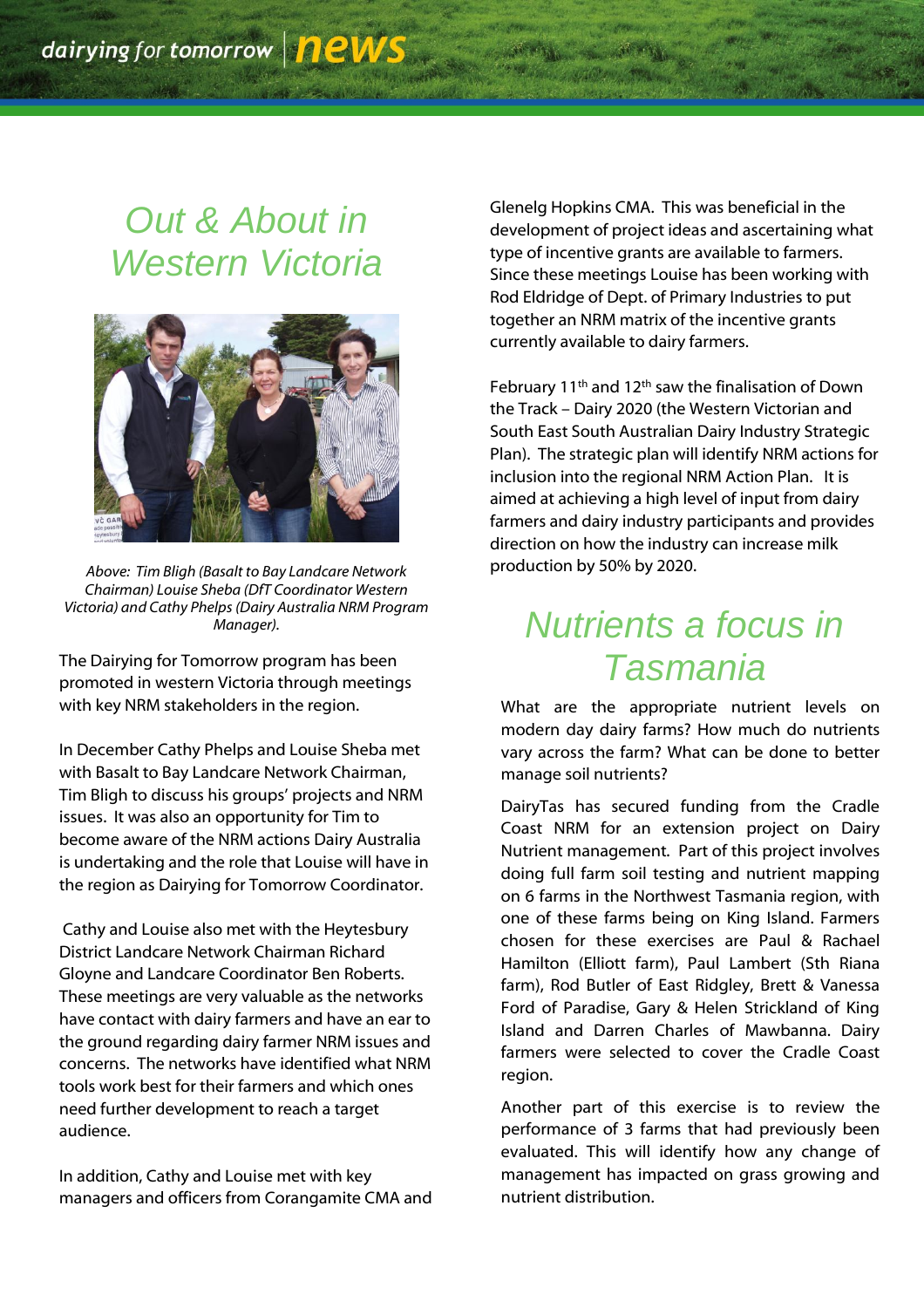

*Above: Jo Lyall of TIAR, taking core samples of a paddock in the current project*

Soil testing on the farms, being coordinated by Dr Bill Cotching of TIAR, (Tas Institute of Agricultural Research) commenced in February and results will be available in the coming months. Some field days will be arranged to distribute findings in their regions.



Above: Jo Lyall gently preparing some soil samples for analysis.

The project will deliver an extensive soil nutrient evaluation of the levels of phosphorous, potassium, sulphur and pH of all paddocks of their respective farms, ie. all P,K,S & pH. This information will be mapped to more clearly identify the varying levels across the farm. A budget of recommended nutrient addition will be prepared for each farm, based on all

calculated inputs and outputs of that farm. This also includes a potential savings calculation, based on previous additions of nutrients.

# *Soil Carbon Facts*

Dairy Australia has released an important literature review this month. "Soil Carbon Sequestration Under Pasture in Southern Australia" was compiled by Dr David McKenzie of McKenzie Soil Management Pty.Ltd.

The main focus of the review is on issues associated with soil carbon sequestration for climate change abatement in the dairy industry of southern Australia. The likely challenges and opportunities for dairy farmers are explored.

For a copy of the literature review contact Catherine Phelps - Natural Resource Management Program Manager Ph 03 9694 3730.

### *DairySAT action in South Australia*

Managing a balance of resources is how John and Karen Hunt see their role on Oamaru Farm, South Australia. John a second generation farmer and Karen a third generation farmer from New Zealand have been the equity managers on the Kongorong dairy farm for the past two years. This dynamic farm is owned by partners Chris Procter, and Will Nixon Andrew & Rob McKeller.

450 cows are milked on this irrigation farm with an annual milk production of 8 million litres. "Our farm is a low input system with medium to high output, our system is grass based and we only annually feed 300 kg grain/cow using 200Kg nitrogen/ha/year" John says.

John is a member of the South East Regional Dairy Committee and was very interested in participating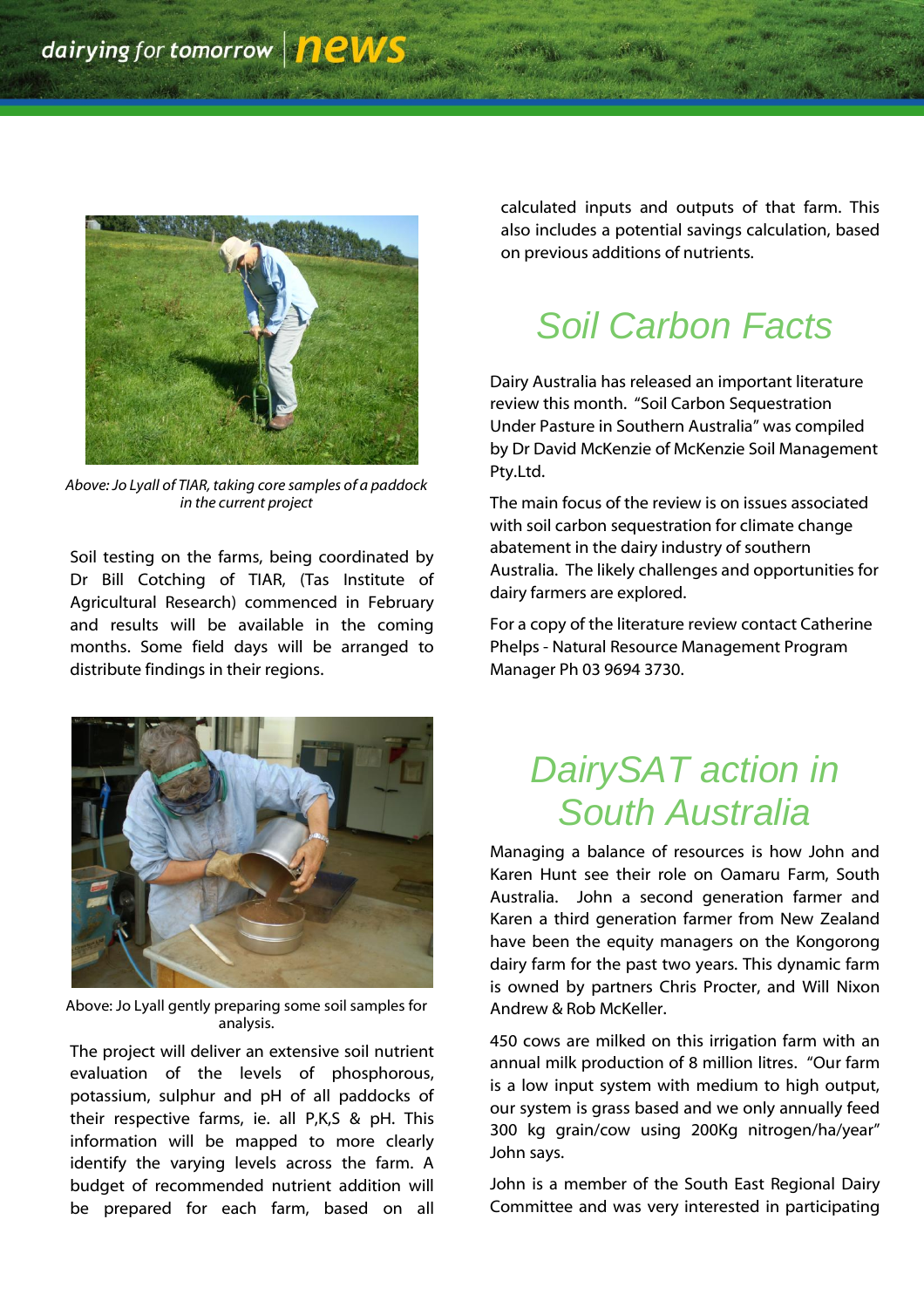in DairySAT to develop a whole farm natural resource management action plan.

John commented "things have changed since the old days. We have to be more accurate farmers. Changes have to been made to be more cost effective and conserve the environment. It is uneconomical to put inputs like fertiliser and water down the drain and it also has environmental consequences."

The action points identified from working through the DairySAT book have allowed the Hunt's to prioritise their plans. An effluent upgrade was a major action point, John and Karen hope to reduce their fertiliser budget by 30% with an upgraded traveller hard hose effluent system.

Increasing native shelter belts on Oamaru is another action point. With little remnant vegetation on the property, The Hunts plan to plant natives around the edge of the pivot and to protect the travelling irrigated areas. Karen said "we want a pleasant place to work and live, and increasing the shelter belts will help this." "We are also putting in an energy saving hot water service, this will reduce our hot water bill by 75%" John remarked.

Efficiency of the irrigation system is continually monitored using rain gauges and meter readings. Monitoring starts one month before the irrigation season commences. John says, "this is a important part of our business to ensure plants are not stressed and behind in production before the irrigation season starts." He continues by saying "knowing your raw and consistently irrigating and matching with good grazing is an important part of our business"

John"s philosophy is "if you can get the ground and grass right, then the rest will come." The DairySAT action plan and recognition of good practice has reinforced his commitment to sound NRM practices. He continues to say that "sustainable practices must be practical, make sense and fit with our system".

John believes that Australia will have to produce "clean" milk. Dairy farmers across Australia will have to keep up with a national standard and tools like DairySAT play an integral role.

*This project is funded by the Department of Agriculture Fisheries and Forestry: Caring for our Country program and supported by DairySA.*

For further information contact DfT Coordinators: Kylie Boston 0407 231 547 or Janice Perry 0400 278 498



Above: John & Karen Hunt in their dairy.

# *Healthy Soils Field Days in Gippsland*

We need to understand what's going on beneath our feet if we want to manage our soils effectively and efficiently.

That was one of the key messages delivered to the 180 participants – mainly farmers and agronomists – who attended the *Healthy Soils, Sustainable Farms* field days held in Maffra and Leongatha South during February.

The two field days, both held on working dairies, were the first in a series of industry specific, on-farm field days to be held as part of the *Healthy Soils, Sustainable Farms – Tackling Acidification in West Gippsland* project. The project, which is funded by the Australian Government's Caring for our Country,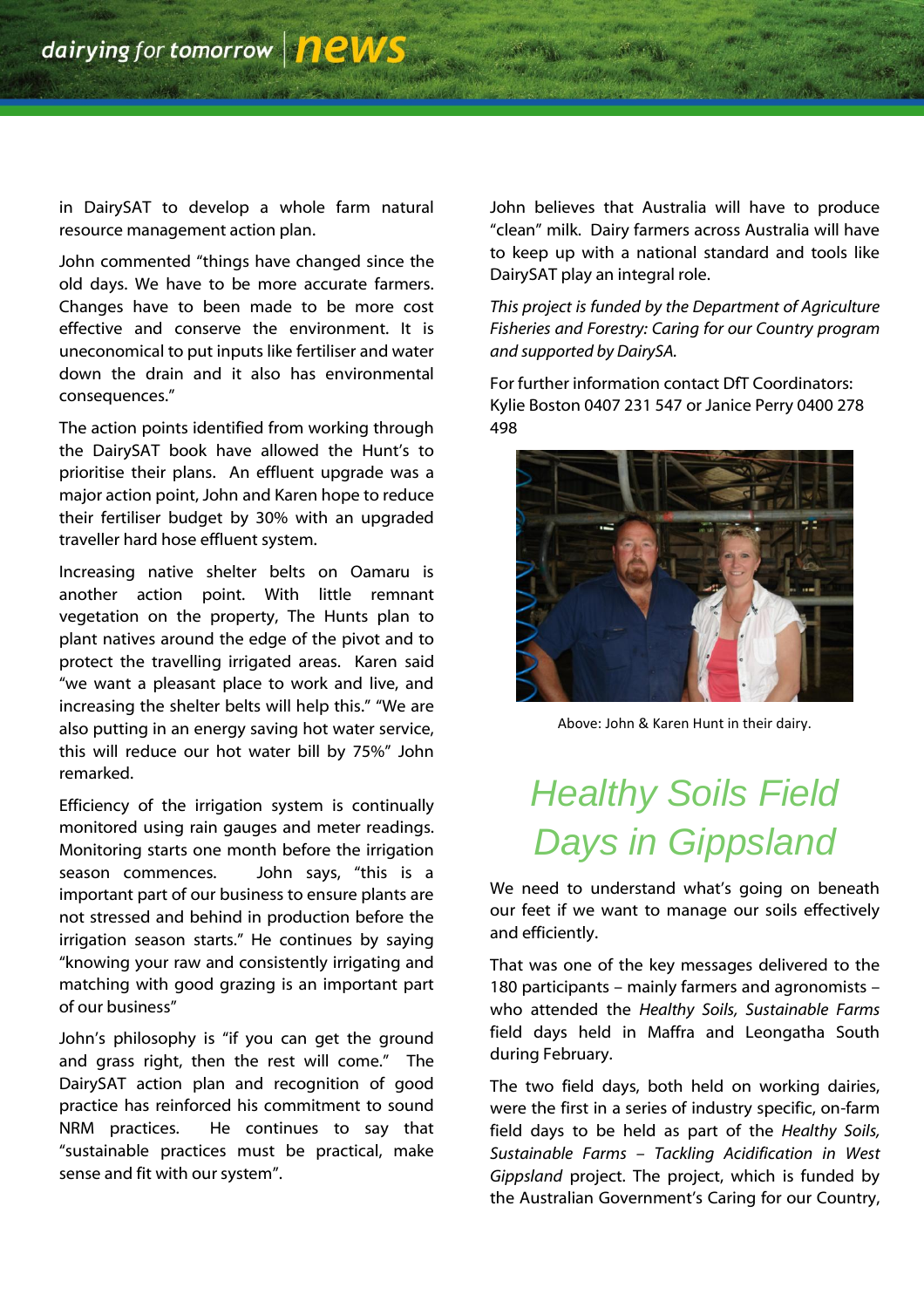aims to help farmers make informed decisions regarding the most appropriate soil management strategies for their business.

Project coordinators Joanne Caminiti, from the West Gippsland Catchment Management Authority, and Jenny O"Sullivan, believe that the high number of participants reflects the growing interest in soil health amongst Gippsland farmers. It is also indicative of the confusion that many farmers face when comparing the different approaches and products – ranging from the conventional through to alternative – that are being offered in the market place.

"We want to give farmers and their advisers the opportunity to explore, question and evaluate different approaches, without any pressure to go down any particular path or buy a particular product," explains Jenny. "We want participants to challenge and maybe even be challenged, but to not feel threatened."

The field days were held at the Macalister Demonstration Farm at Maffra (an irrigated dairy farm), and Max and Barbe Jelbart's dryland dairy farm at Leongatha South.



*Above: Field day participants inspect the soil pit at Max & Barbe Jelbart's property, Leongatha South.*

Each field day opened with a talk by a soils scientist, Doug Crawford, from the Department of Primary Industries (DPI), explaining the causes of acidification and the impacts that chemical

imbalances can have on plant growth and farm viability.

This was followed by a presentation by Dr Damian Bougoure (also from the DPI) about the complex biological processes occurring in our soils, and the vital role that microorganisms play in the nutrient cycle.

The final speaker was Graeme Sait, from Nutri-Tech Solutions, who has carved out a niche for himself in the field of sustainable agriculture.

Each field day featured a farm walk to a purpose-dug soil pit in two differently managed paddocks, to examine (with the assistance of Doug Crawford) root mats and soil profiles. Doug gave his interpretation of the impacts of different management strategies, such as irrigation, laser grading, regular applications of lime and deep ripping, on soil structure and pasture growth.

A theme common to each speaker was the need to soil test (and possibly tissue test) regularly, and comprehensively, to get an accurate picture of where a farm"s soils are headed.

Feedback from participants revealed a strong interest in on-farm trials to evaluate a range of strategies discussed at the field days. Both Jenny and Joanne say that the potential for on-farm trials will be discussed at a work shop to be held at the completion of the project in June this year.

For information about the field days, or the project in general, contact Jenny O"Sullivan on (03) 5663 2386 o[r osulliva@dcsi.net.au,](mailto:osulliva@dcsi.net.au) or Joanne Caminiti on 0417 324 987 o[r joannec@wgcma.vic.gov.au.](mailto:joannec@wgcma.vic.gov.au)

# *Service providers focus on DairySAT*

With the recent launch of the revised DairySAT, 26 service providers from across the Gippsland region were provided with the opportunity to learn more about the tool.